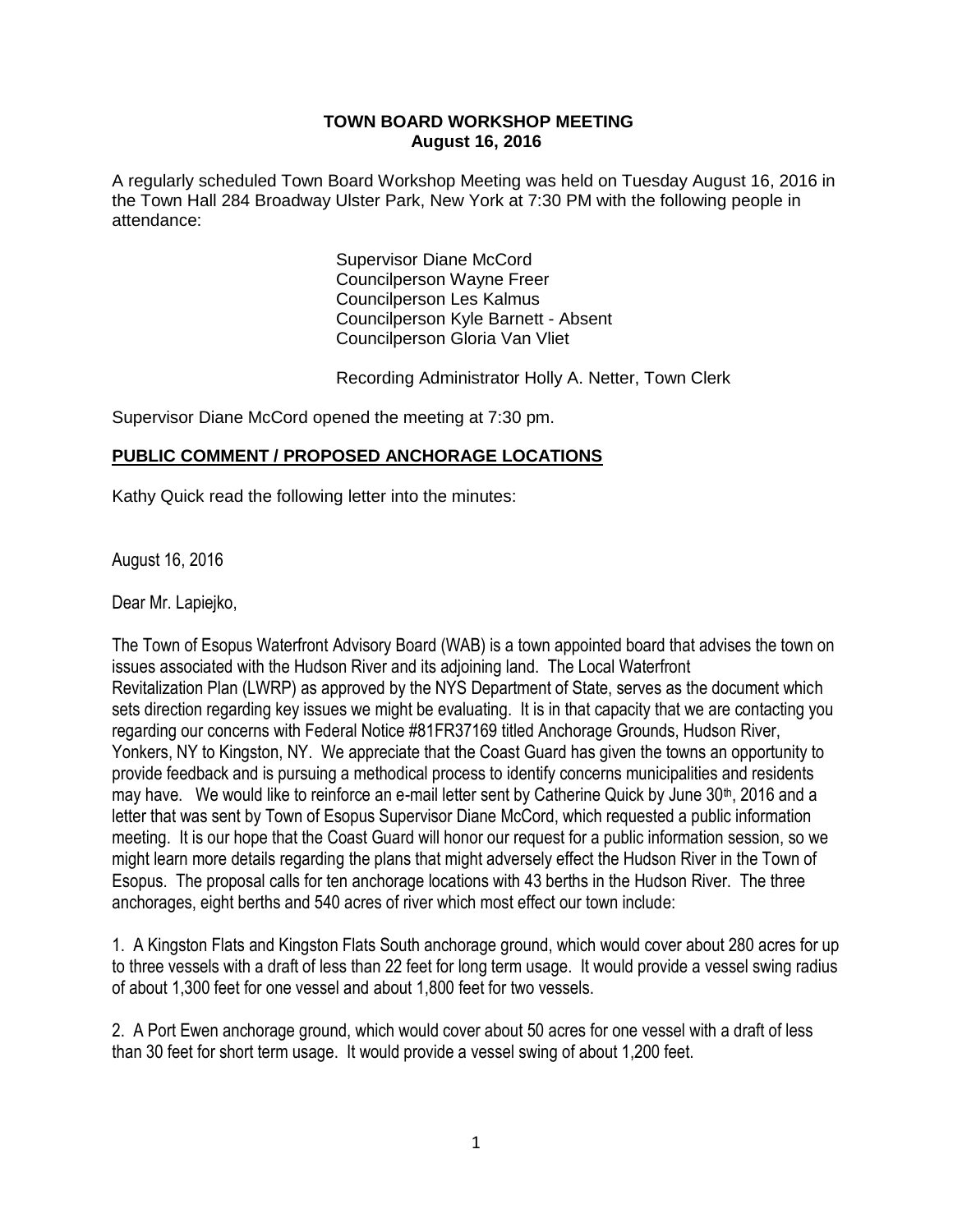3. The Big Rock Point anchorage ground, immediately south of Port Ewen, covering about 208 acres and accommodating up to four vessels with a draft of less than 35 feet for long term use.(Note: This is the anchorage ground closest to our town drinking water treatment plant.)

In the past, the Hudson River has been used as a commercial waterway without regard for its environment or that of the areas bordering the river. This is no longer the case and the river and its surroundings have begun to return to the natural beauty that once existed here leading to new uses. As with many New York Hudson River waterfront towns, tourism is now a critical part of our local economy, much of which is based on the Hudson. The beauty and ecological diversity of the river make our town a popular destination and host for kayaking, sailing, marinas, boating, crew teams, yacht clubs, sport fishing and stand up paddle boarding. There is also valuable real estate along the our Hudson River waterfront. Additionally there is a fragile ecosystem that is slowly recovering from so many years of abuse. The Port Ewen & Rondout Creek areas are important habitats for Atlantic sturgeon, short nosed sturgeon and of course shad and striped bass that visit to spawn. It is our understanding that the anchored vessels will be barges and will likely contain highly volatile Bakkan crude oil or crude residue and that they will be accompanied by tugboats and their crews. Given this, we have outlined a number of concerns listed below:

\* As these barges pass through our town, we suspect that the town does not receive any economic benefit, however, it seems that the town may bear the burden should there be an accident or a spill. What is the plan and financial provisions to cover an accident or spill? Has there been a study on the cost to cover the immediate response, recovery and repairs to the shoreline and infrastructure? The Hudson has many marshes, creeks and heavy tidal flow. The scope of a spill will likely be immense and extremely expensive to remediate Will the tug operators and ship owners be required to have adequate insurance covering a potential disaster and will our town be covered by their insurance? Are there limits of their policies which could have an impact the town?

\* In the event of a fire on the barges, who will be responsible for the training and equipment to put the fire out? Who bears the cost for training and equipment?

\* Will there be any record of use, fees or permits required? Will these records be public?

\* Some of these proposed anchorages are located very close to the Town of Esopus drinking water treatment plant. Given the tidal flow of the river, it would seem that there should be safety requirements as to the distance that a ship may anchor from a municipal water intake. Additionally there should be an associated disaster recovery plan should there be a spill. Who will bear the cost of pursuing a solution to the permanent contamination of our water source?

\* There is no mention of how long these barges can remain anchored. Is there a limit on the time these barges may remain anchored? If so, what is it? How will it be enforced? Is there anything to prevent oil companies from using these anchorages as floating crude oil storage tanks? This is of special concern regarding the anchorages close to our water plant.

\* We understand that moored barges will be accompanied by tugboats and their crews. What about the nightly light pollution that their running lights will cause? Who will enforce the No Discharge Zone rules for the tugboats that may be moored for long periods of time?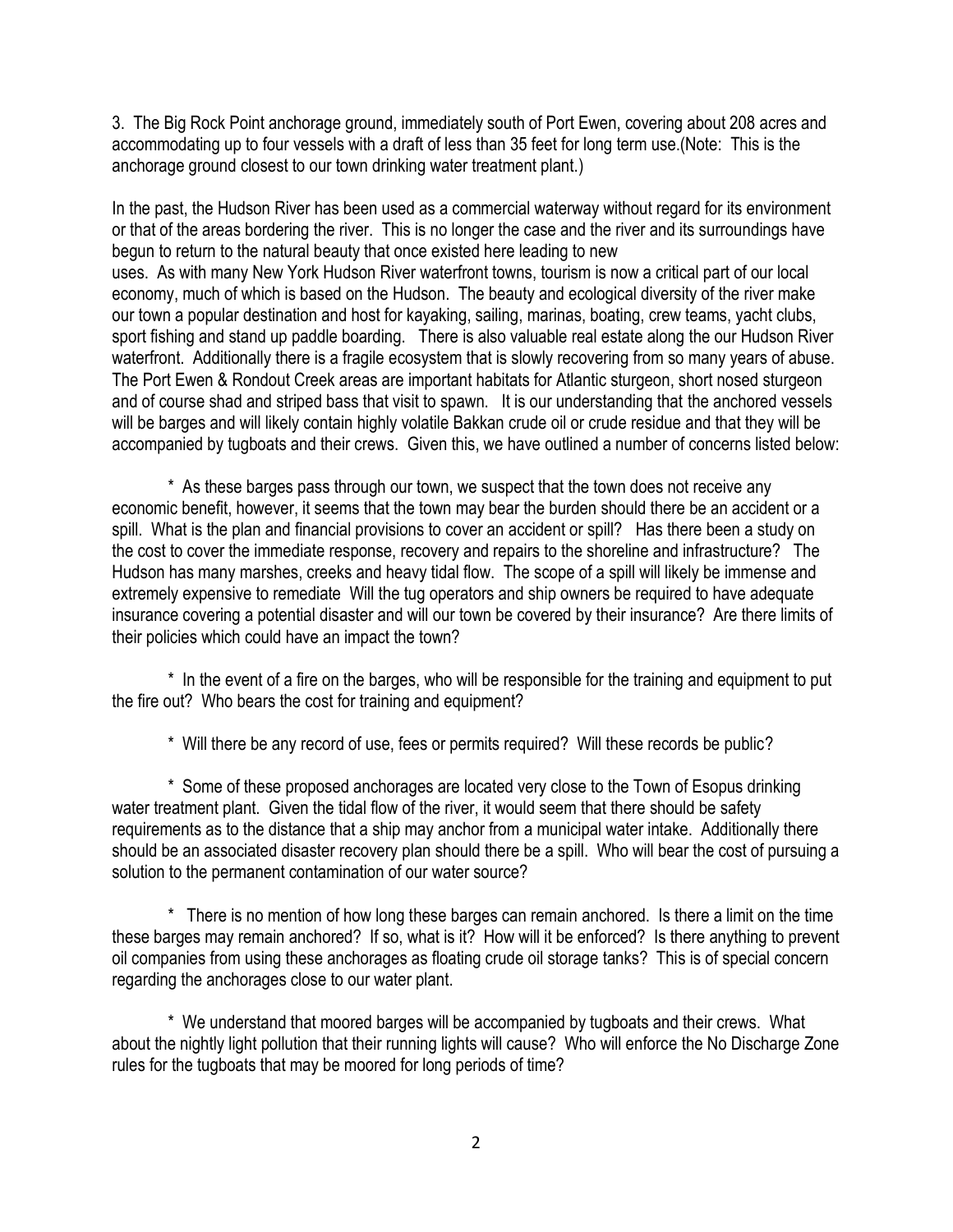\* Some waterfront residents have been concerned with noise pollution, as the tugboats have their generators going all night and the petroleum fumes are noticeable.

\* This area of the river contains a number of significant coastal zone habitats as identified by the NYS Coastal Management Program. These include the Kingston Deepwater Habitat, the Poughkeepsie Deepwater Habitat, the Rondout Creek(including tidal flats), Esopus Meadows and the rocks of the Hudson used for basking Map Turtles. It has been shown that the chain anchor drag disrupts the bottom of the river which is a habitat for Atlantic Sturgeon, shad and short nosed sturgeon.

\* A concern came up regarding the anchors and chains disrupting the sediment that has naturally been deposited covering the PCB deposits possibly mixing with the river flow.

.

\* There is a concern regarding the moorings close to the Rondout Creek exit and the hazards they present to navigation. This is a major ingress and egress for a large number of commercial and recreational boats. This proximity increases the potential for a collision primarily at night due to low visibility and fog. Given the large number of vessels planned from Big Rock Point to the Rondout Creek, there is likely a significant restriction to line of site navigation capabilities.

\* This part of the Hudson is a major recreational location for sailing, power boats, water skiing and kayaking. It is part of our local economy and what makes our town an attractive place to live. These barges significantly disrupt the wind flow and wind patterns, create nightlight pollution and are not visually attractive. Together, these factors can reduce the desirability of our town as a pristine waterfront community which will have a negative effect on our local economy.

\* This area of the river has cable and gas line crossings. What provisions are in place to prevent accidents to this critical infrastructure?

\* Given the rising concerns with Homeland Security, it seems that these barges laden with volatile fuel, represent a significant security challenge. Who is responsible to patrol and insure these ships do not become a target for an act of terror?

\* Last is the impact on the view shed. The Town of Esopus Hudson River Waterfront is designated by New York State as a "Scenic Area of Statewide Significance". The view shed is an important element that we ask all new construction to address along the river, but this plan doesn't address that issue nor have we been given the authority to deal with it even though we are responsible to manage it. This could be a significant negative impact to the view shed.

It was stated that this request is being made for safety reasons. It is fully understandable that the Coast Guard can make provisions as it has in the past for barges to temporarily use these anchorages for safety purposes during extreme weather events or other emergencies. It is our understanding that these ships have never been denied safe haven when required. What new requirement is driving the creation of permanent anchorages? Can the need for moorings be

addressed as it is today with temporary anchorages managed by the Coast Guard when weather conditions create the requirement?

The Hudson River is an important part of our town's overall ecosystem, both for its natural beauty, recreation opportunities and for the economic value it brings to the town and residents. The area is well on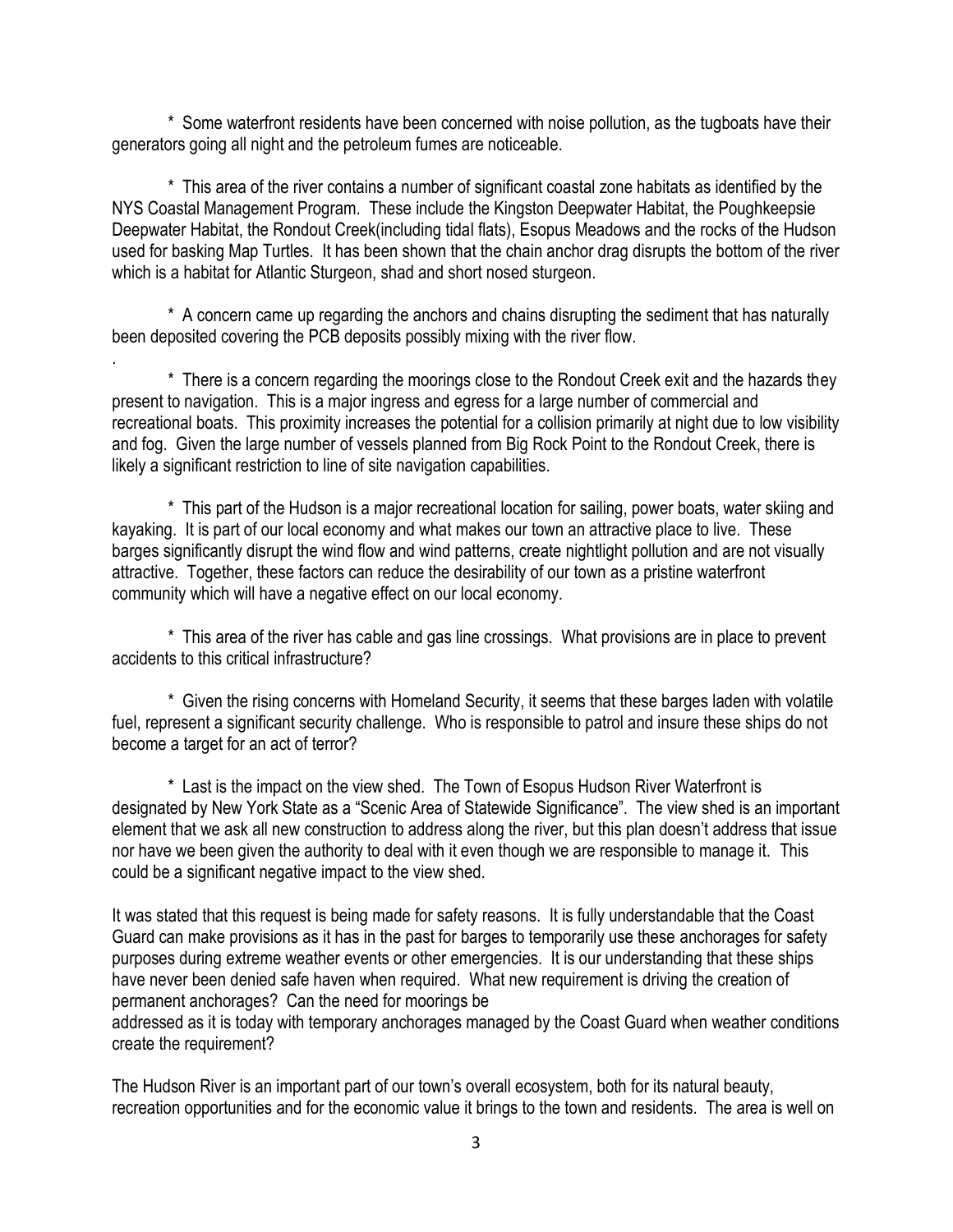the way to recovery from the blight of commercial usage of the river in the past and we are very concerned that this recovery as well as the revitalization of marine habitat will be negatively be effected. We are looking forward to the public hearings and informational meetings which will allow our residents to learn more about the specific concerns they might have and we encourage any plans to be evaluated in conjunction with the NYSDEC, NYSDOS Coastal Management Program, US Environmental Protection Agency, and the National Oceanic and Atmospheric Administration.

We do appreciate the fact that the US Coast Guard is seeking input and concerns from local residents and municipalities. Again the Town of Esopus would be happy to host and information meeting regarding this proposal when you are ready to make a presentation to the public.

Sincerely, Catherine L Quick, Chairman Town of Esopus Waterfront Advisory Board

This letter was a joint effort of the W.A.B.

Carol Tomassetti, also a member of the Waterfront Advisory Board, said a lot of other Townships are trying to elevate the awareness of this proposal. Towns along the river such as Rhinebeck and Rhinecliff are starting to hold meetings without the Coast Guard to discuss the topic and they have invited Riverkeeper and Scenic Hudson to speak. Carol said according to Scenic Hudson the crude allowance is 450,000 gallons of oil which can be moved through the Port of Albany. It now has been increased to 3 billion gallons because the export restrictions have been lifted. She said although it may seem innocuous it most likely is ground work for an expansion effort to move the oil via the Hudson. Kathy Quick added insurance is also a big concern. The Town needs to make sure if there is a mishap the Town is not stuck waiting for payment while the case spends years in court.

**Barbara Hill** of 93 Riverview Court has been a resident for 25 years. She would like to have pole # 2526K CHGE CORP turned off. She feels it is not an essential light and is "light pollution" causing bright light to shine into her home. The Board will check on this matter and get back to Mrs. Hill.

### **TRANSFER STATION – Lenny Liberta**

Lenny has been talking to the residents and came before the Board to ask the Boards opinion of opening the transfer station for a half day on Sunday and have a half day on Wednesday to allow for 6 day access. Councilpersons Freer, Van Vliet and Kalmus were against this idea. Reasons such as Government should not be open on Sundays except for essential services and employees should have 2 full days offs where two of the main reasons for the objection. Supervisor McCord said she thought they could give it a try to see how it went. 3-1 the idea was not approved.

Lenny also proposed the idea of opening the Transfer Station up to people from neighboring towns. Their permits would be at a higher rate than Town residents and charged a higher per ton charge. Councilperson Freer said he needs to see data on how much to charge to make it profitable so Town residents are not paying for other people's garbage. A question of whether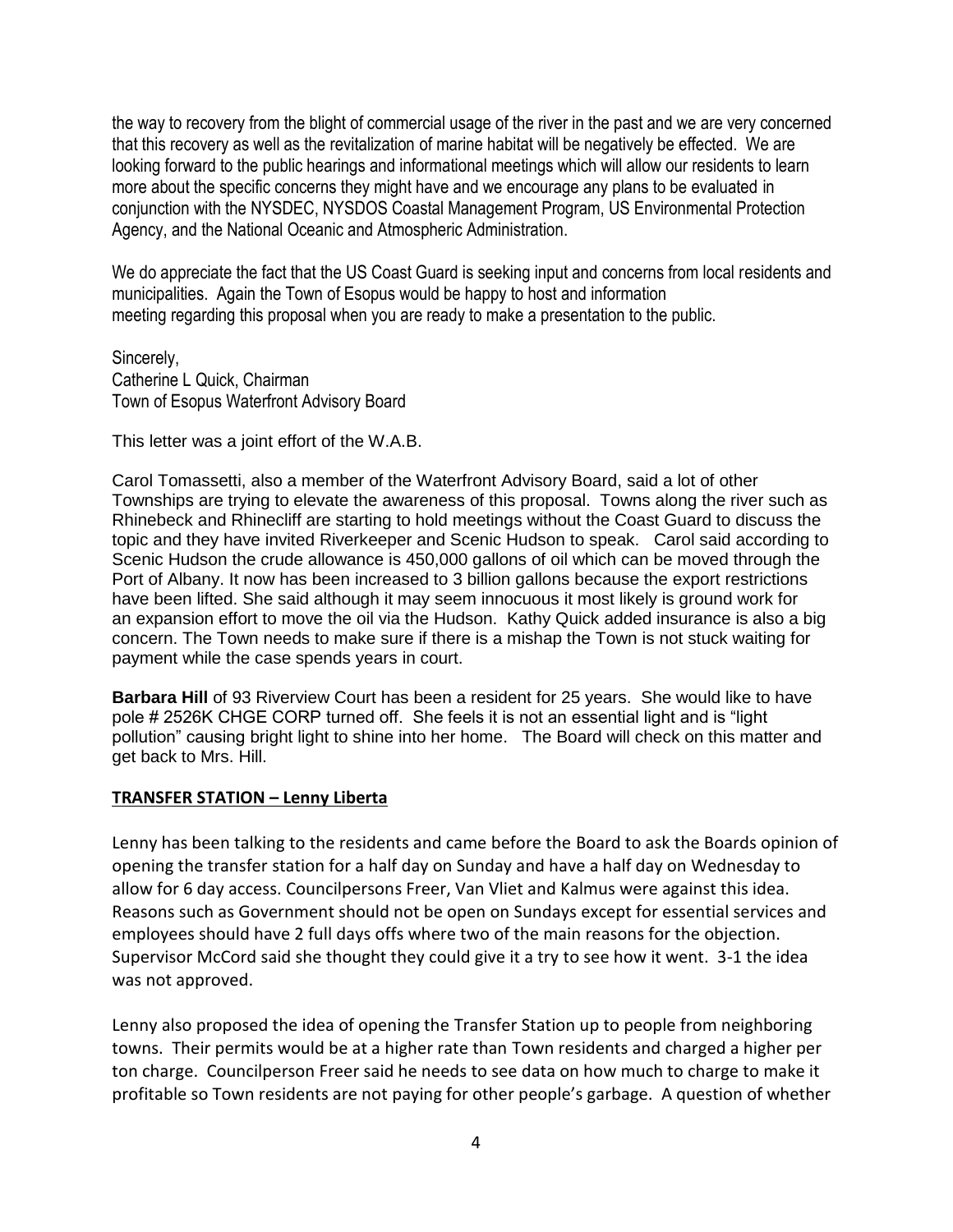the code would have to change was brought up. Currently only garbage generated within the Town is allowed to be brought to the Transfer Station. Councilperson Freer said he was not opposed to the idea but it needed to be profitable.

A MOTION WAS MADE BY COUNCILPERSON WAYNE FREER EFFECTIVE SEPTEMBER 1ST TO OFFFR ANNUAL STICKERS AT ½ RATE FOR THE REMAINDER OF THE YEAR DECEMBER 31, 2016. THE MOTION WAS SECONDED BY COUNCILPERSON LES KALMUS. ALL MEMBERS PRESENT WERE IN FAVOR. MOTION CARRIED.

Lenny had asked the Board to consider offering a discount to Veterans. This proposal will be discussed in November and if approved would be effective in 2017.

Lenny would like to have an Open House to promote the Landfill. Councilperson Freer said he would like to see it in October when the weather is cooler. Lenny asked if Brian Barnes could video the event and air it on TV 23. They will ask Brian to take a video of the Transfer Station and recycling efforts and use the footage as advertisement for the Open House. Later in the meeting Paul Curren from BQ energy suggested timing a ground breaking for the Solar Project on the same day as the open house and have media coverage for both events.

Lenny is still interested in having signage placed on 9W; he was told the State DOT needs to grant that approval. Lenny had attended the Environmental Board meeting with the hope that the members would help him at the transfer Station with the recycling efforts. He was disappointed there was no one who volunteered. The Environmental Board suggested getting students to help. Scout leaders will be contacted and hopefully they will be able to help educate people on recycling at the Transfer Station

Hazardous waste cleanup day at the RRA is Octoober  $8^{\text{th}}$ .

# **RECREATION BUILDING – REVIEW CONSTRUCTION PLANS**

Charley Wesley has completed the plans for the proposed Recreation Building and they were given to the Board to review. Members took them home and will return them next week.

# **BQ ENERGY PPA – Paul Curran**

A copy of the PPA was given to the Town Board and needs to be reviewed. Supervisor McCord will consult with Councilperson Barnett as to his contact information from NYSERDA. A few minor questions were asked regarding the length of the contract being 25 years verses the original 20 years with SunEdison. Paul Curran said the years could change and the price would not be affected. They could even have a 20 year with options if that's what the Board wanted. BQ said they have everything they need including the production numbers. They would like to build this project this year. Hopefully the contract can be reviewed and this can be wrapped up next week at the Town Board meeting. Paul said Central Hudson was paid their interconnection fee. BQ met with the DEC last week and papers looked good and where in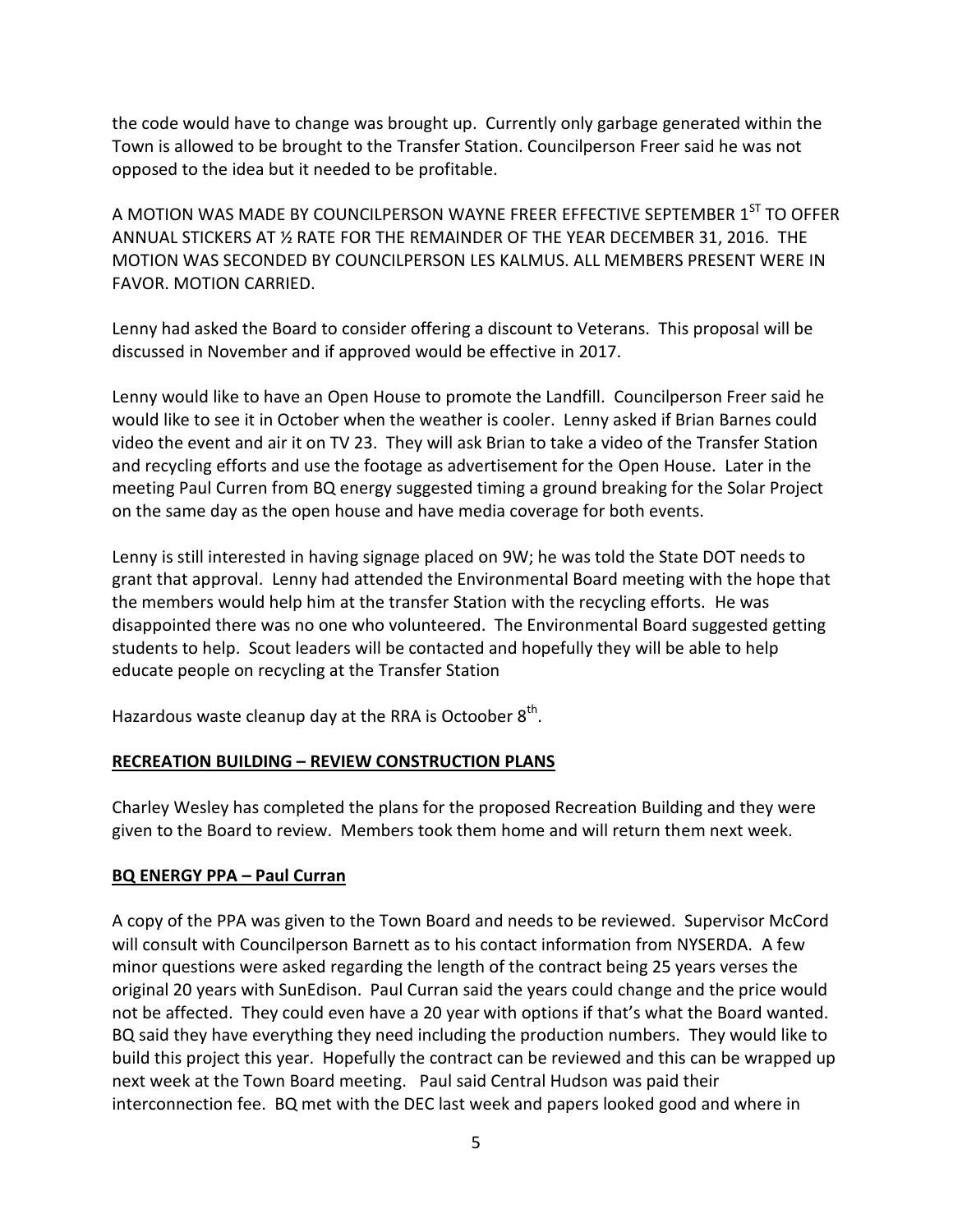order. Councilperson van Vliet asked about the payment due date of the  $10<sup>th</sup>$  of the month in the contract. Paul said the due date will be synced to the Town's billing date with Central Hudson. All accounts need to be in the same name. The bill headers may have to be changed for credit purposes. Paul said BQ recently dealt with Trinity Pawling High School and they would be happy to answer any question the Board may have regarding the billing.

### **COMPREHENSIVE PLAN APPOINTEES**

Supervisor McCord will write to each of the Boards and ask members who are interested on sitting on the Comprehensive Plan Committee to let her know. Once the names are collected the Board will make a decision on who will be chosen to represent each Board.

## **UNION CONTRACT**

The Contracts have been received. The contract needs to be reviewed to make sure it reflects the necessary changes prior to anyone signing them. Supervisor McCord will speak to Councilperson Kyle Barnett regarding this matter.

## **PARSELL STREET PROPERTY SUBDIVISION - PANGERC**

Planning Board application 2016-11 for Pangerc ,147 & 153 Parsell Street in Sleightsburgh was referred to the Town Board. Surveyor John Heidecker brought a series of maps showing the placement of the home over a vast time line. A lengthy discussion was held regarding the parcel of land on Parsell Street. At some point the road was widened and the setbacks were changed when and why are unknown at this time. This leaves a house that has been located in the same spot since the early 1900s to now have an encroachment on the Town property by 1.2 feet. Fred Zimmer, member of the Planning Board said the applicant was before them for a lot line adjustment and it should be cleared up so if someone goes to the bank for financing there would be no issue that comes up when they do a title search. The Board members present were asked for their thoughts on giving the 1 1/2 feet to owner. Councilperson Les Kalmus was in favor of giving the applicant the sliver of property needed to avoid any problems moving forward. Councilperson Van Vliet was in favor of giving him the 1 1/2 feet Councilperson Freer was not in favor. Supervisor McCord was in favor of giving the 1 1/2 feet. It was decided 3-1 the property would be given to the owner. All costs associated with having the description written and survey maps adjusting the line will be the responsibility of the owner. The ongoing question is; how did the road move between 1924 and 1994. Highway Superintendent Mike Cafaldo will be asked to look into seeing why the maps have changed.

A MOTION WAS MADE BY COUNCILPERSON GLORIA VAN VLIET TO APPROVE THE LOT LINE ADJUSTMENT FOR 1.5 FEET TO PANGERC SO THE HOUSE WILL BE ON THE PARCEL AND MAPS CAN BE DRAWN UP FOR THE LOT LINE ADJUSTMENT FOR THE PLANNING BOARD. ALL EXPENSES INCURED FOR THE DISCRIPTION, SURVEY AND FILING OF THE MAPS WILL BE PAID BY PANGERC AND NO COST WILL BE IMPOSED ON THE TOWN. THE MOTION WAS SECONDED BY COUNCILPERSON LES KALMUS. A VOTE WAS TAKEN; PASSED 3 IN FAVOR , 1 NO & 1 - ABSENT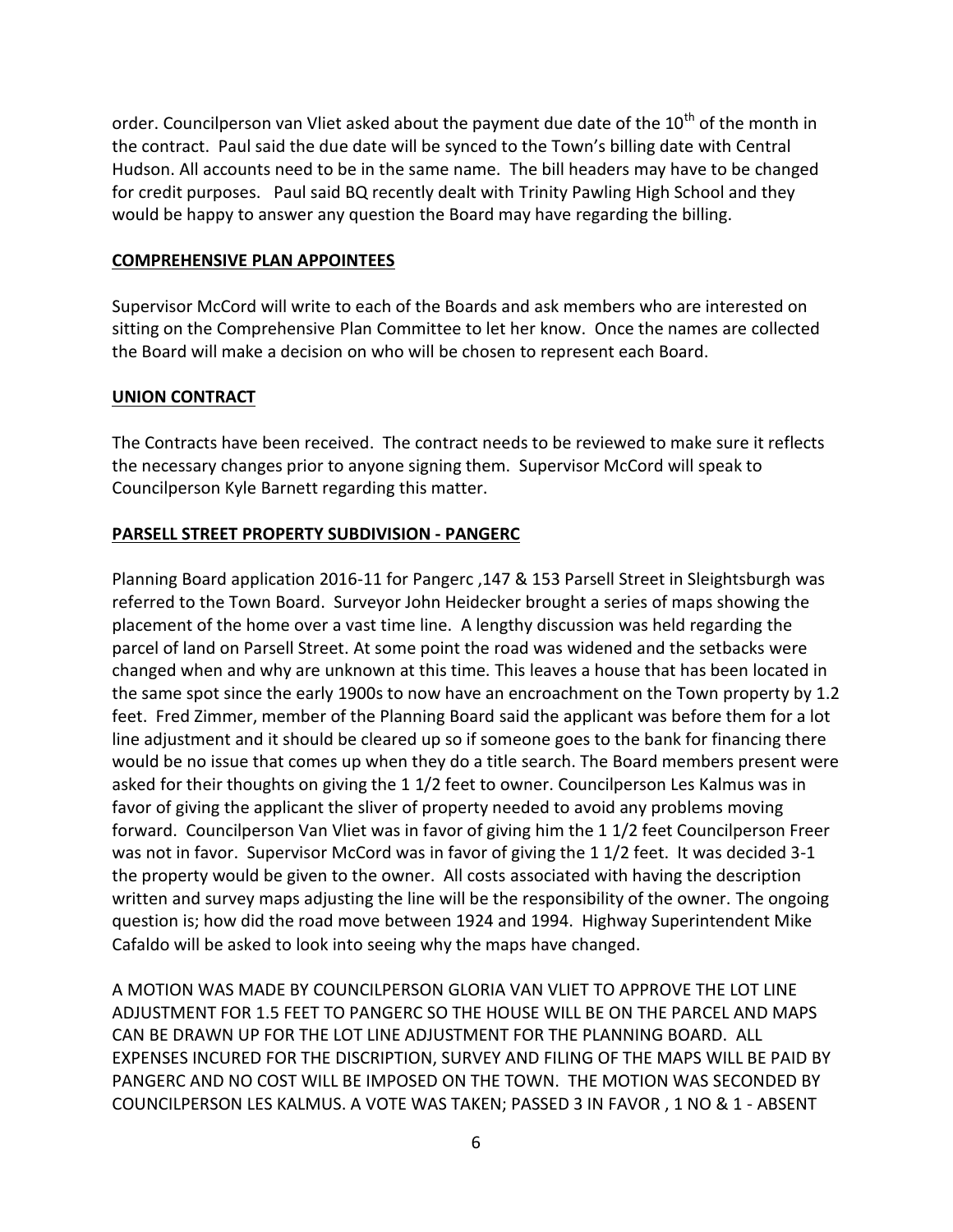| Councilperson Gloria Van Vliet | <b>AYE</b>    |
|--------------------------------|---------------|
| Councilperson Wayne Freer      | NO.           |
| Councilperson Leslie Kalmus    | <b>AYE</b>    |
| Councilperson Kyle Barnett     | <b>ABSENT</b> |
| Supervisor Diane L. McCord     | AYE.          |

Maps that were used during this meeting have been placed for permanent retention in the Planning Board file case # 2016-11 Pangerc.

## **CAS LANDI PARK – DONATIONS**

Cas Landi Park in St. Remy has had several donations placed in the escrow account toward the pavilion. Two \$5,000 donations and one \$500 donation have been made. Footings will be poured on Friday and our Building Inspector will be there. A permit has been documented. George Heissenbuttel has been hired by Church Communities to oversee the building.

## **TUGFEST DONATION – APRIL ZENG**

Allstate Agent April Zeng has donated \$1,000 to the Recreation Committee for the TugFest. She will also be donating four hours of her time at the event.

## **ALLSTATE BENEFITS**

Allstate would like the opportunity to speak with the Town employees to offer products that may not currently be available through the Town's insurance or AFLAC. Arrangements will be made for the employees to have the opportunity to explore options perhaps by inviting multiple venders to share their information.

### **REMOVAL OF KENNELS**

A review of the status of the Kennel Bid was given by Town Clerk Holly Netter. The bids for the Kennels are due August 23<sup>rd</sup> at 11am. The Board has the right to refuse any and all bids should they not be in the best interest of the Town.

### **COMPUTER CONSULTANT AGREEMENTS**

Several consultants have submitted bids for IT consultant services which will need to be reviewed and data used during the budget meeting for 2017. The question of whether the individuals were insured was brought up. Supervisor McCord will ask them to send a copy of their insurance.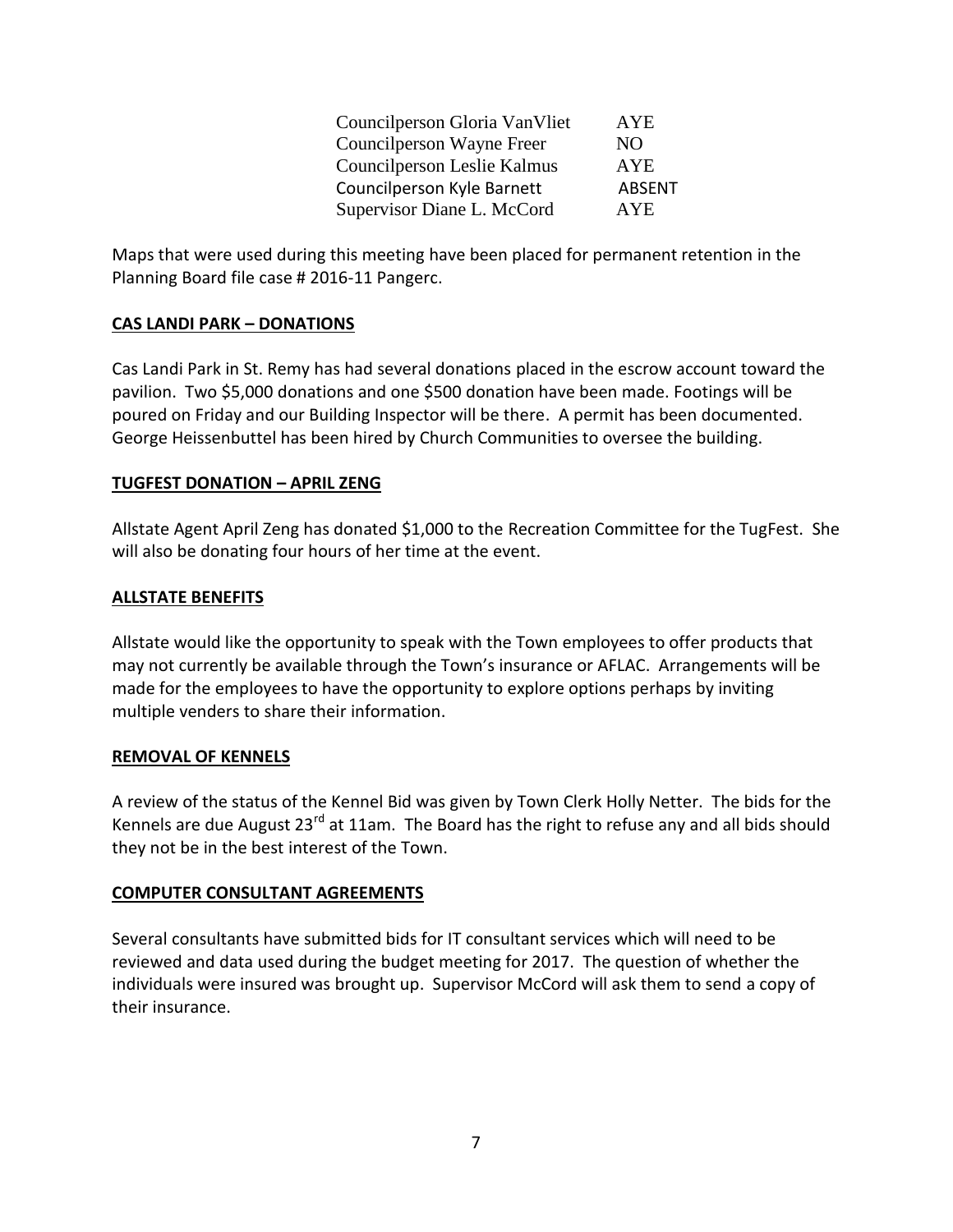### **FALL FESTIVAL**

This year the Tugboat festival is being held the same day as the Fall Festival. It will offer a variety of activities including craft and food vendors, a meatball cook-off, music by Bobby Stillwell and the live auction of Tugs. The Methodist church will be having their 46<sup>th</sup> Annual Apple Festival. It was decided the Town would still prepare and have the Town Wide yard Sales. Queenies Treasure Chest is supposed to be having a large Flea market at her location. Once that information is confirmed it will be part of the marketing material that the Town Clerk prepares. Bill Benson and Alan Koedzikowski have asked to have a car show in the Ross Park parking lot. The responsibility of prizes and trophies will be theirs. Councilperson Freer suggested they use the Town Hall property so more cars could be on display and visitors would have ample parking. The Town has not solicited any donations this year since many businesses have contributed to other Town events throughout the year. The Town of Esopus Library will have their Book Sale Friday, Saturday and Sunday.

## **THINK DIFFERENTLY PROPOSED RESOLUTION**

Supervisor McCord gave the Board a copy of a proposed resolution Marc Molinaro, Dutchess County Executive asked the Board to consider passing. At this time the Board felt they did not have sufficient information about the program to make a decision on the resolution.

### **ALARM SYSTEM PROBLEMS**

For the past few weeks we have been having trouble with our communication line on the alarm panel. Councilperson Wayne Freer will contact SAFECO and make arrangements to have a technician trouble shoot the problem as well as update the list of users, zoning and current alarm procedures.

### **TAX CERTIORARI – SCEPANOVIC / SERRAS**

Paul Kellar is unable to represent us in the Scepanovic /Serras tax certiorari case. Supervisor asked the Board for their suggestions.

### **Miscellaneous**

Councilperson Gloria Van Vliet said she has received several complaints about the new crosswalk signage being an eyesore. There are too many in a concentrated area. Town Clerk Holly Netter said she has received comments from disabled members of the community who are very thankful for the signage. The Board was concerned with their appearance when the topic was brought up several months ago. The smaller signs that are placed in the walk way are more pleasing to the eye, however, they cost approximately \$400 each. Unfortunately the signs are run over and damaged by traffic on 9W and makes them cost prohibitive. The DOT provided the new signage free of charge.